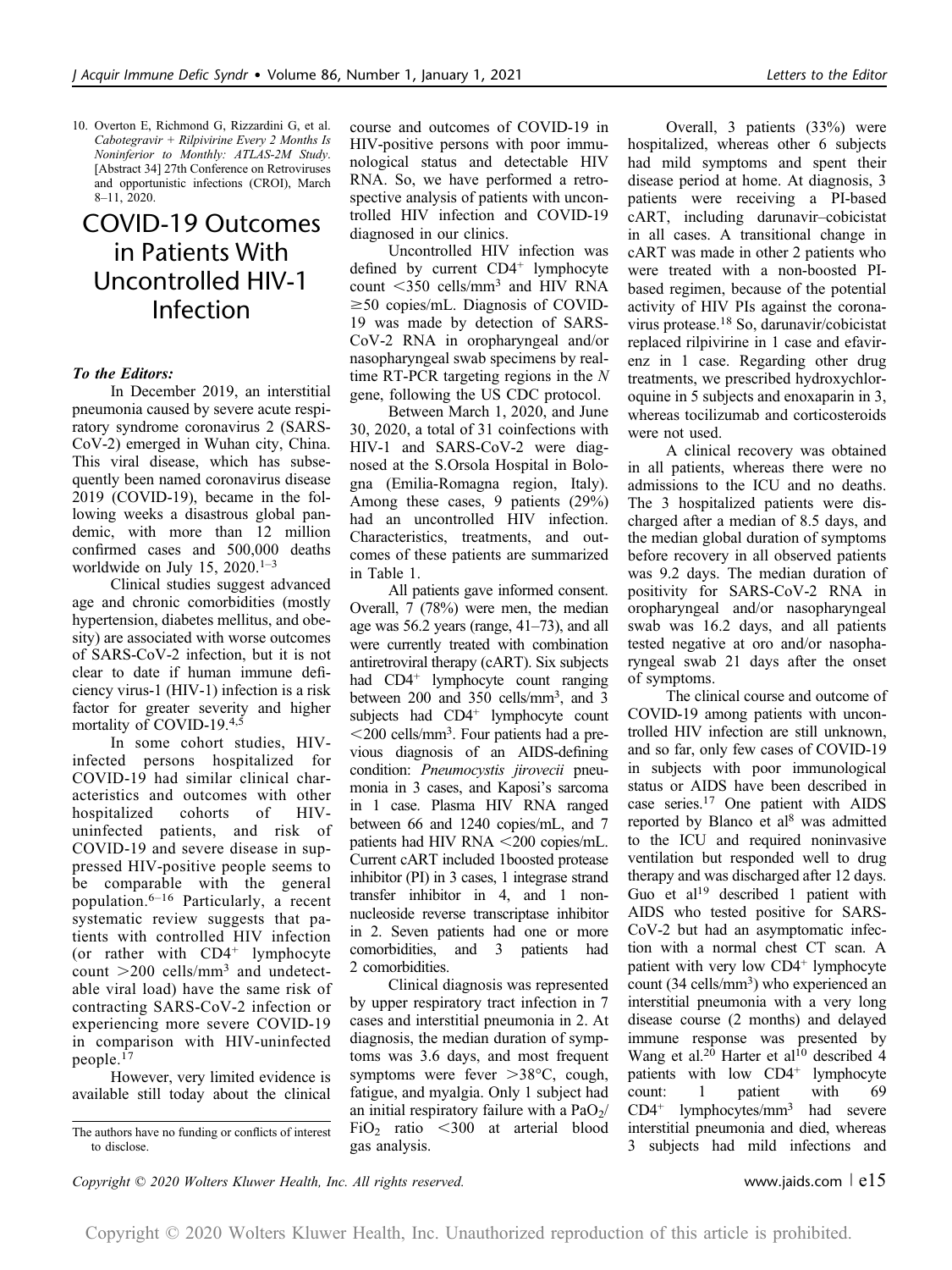| Patients With COVID-19 and Uncontrolled HIV Infection                                                                |                     |
|----------------------------------------------------------------------------------------------------------------------|---------------------|
| Patients, n.                                                                                                         | 9                   |
| Men, n. (%)                                                                                                          | 7(77.8)             |
| White, n. $(\%)$                                                                                                     | 8(88.9)             |
| Age (yr), median (IQR)                                                                                               | $56.2(42.2 - 69.5)$ |
| HIV transmission risk category, n. (%):                                                                              |                     |
| IDU                                                                                                                  | 3(33.3)             |
| MSM                                                                                                                  | 4(44.4)             |
| Heterosexual                                                                                                         | 2(22.2)             |
| Current CD4 <sup>+</sup> lymphocyte count (cells/mm <sup>3</sup> ), median (IQR)                                     | 258 (156-343)       |
| Nadir CD4 <sup>+</sup> lymphocyte count (cells/mm <sup>3</sup> ), median (IQR)                                       | $129(44 - 202)$     |
| Patients with current CD4 <sup>+</sup> lymphocyte count <200 cells/mm <sup>3</sup> , n. $(^{\circ}\!\!/\!\%)$        | 3(33.3)             |
| Patients with HIV RNA $\leq$ 200 copies/mL, n. (%)                                                                   | 7 (77.8)            |
| Patients with AIDS diagnosis, n. (%)                                                                                 | 4 (44.4)            |
| Duration of HIV infection (yr), median (IQR)                                                                         | 21.4 (13.6–29.2)    |
| Patients with one or more comorbidities, n. (%)                                                                      | 7(77.8)             |
| Patients with arterial hypertension, n. (%)                                                                          | 6(66.7)             |
| Patients with diabetes mellitus, n. (%)                                                                              | 2(22.2)             |
| Patients with BMI > 30 Kg/m <sup>2</sup> , n. $(\%$ )                                                                | 1(11.1)             |
| Patients with chronic obstructive pulmonary disease, n. (%)                                                          | 1(11.1)             |
| Diagnosis:                                                                                                           |                     |
| Upper respiratory tract infection, n. $(\%)$                                                                         | 7(77.8)             |
| Interstitial pneumonia, n. (%)                                                                                       | 2 (22.2)            |
| Interstitial pneumonia with ARDS, n. (%)                                                                             | 0                   |
| Superimposed bacterial pneumonia                                                                                     | $\boldsymbol{0}$    |
| Duration of symptoms before diagnosis (d), median (IQR)                                                              | $3.6(1.8-5.7)$      |
| Temperature $\geq$ 38°C, n. (%)                                                                                      | 9(100)              |
| Cough, n. (%)                                                                                                        | 7(77.8)             |
| Myalgia, n. (%)                                                                                                      | 7(77.8)             |
| Fatigue, n. (%)                                                                                                      | 9(100)              |
| Anosmia and/or ageusia, n. (%)                                                                                       | 3(33.3)             |
| Dyspnea, n. (%)                                                                                                      | 2(22.2)             |
| PaO <sub>2</sub> /FiO <sub>2</sub> ratio <300, n. $(\%)$                                                             | 1(11.1)             |
| Patients with lymphocyte count <1000 cells per $10^{6}/L$ , n. $(\%)$                                                | 1(11.1)             |
| Patients with platelet count <150,000 cells per $10^{6}/L$ , n. $(\%)$                                               | 1(11.1)             |
| Hospitalization, n. (%)                                                                                              | 3(33.3)             |
| Admission to an ICU, n. (%)                                                                                          | 0                   |
| Non-invasive mechanical ventilation, n. $(\%)$                                                                       | $\bf{0}$            |
| Lopinavir/ritonavir, n. (%)                                                                                          | 1(11.1)             |
| Darunavir/ritonavir or darunavir/cobicistat, n. (%)                                                                  |                     |
|                                                                                                                      | 4 (44.4)            |
| Hydroxychloroquine, n. (%)<br>Azithromycin, n. (%)                                                                   | 5(55.6)             |
|                                                                                                                      | 3(33.3)             |
| Enoxaparin, n. (%)                                                                                                   | 3 (33.3)            |
| Recovery, n. $(\%)$                                                                                                  | 9(100)              |
| Death, n. $(\%)$                                                                                                     | 0                   |
| Duration of hospitalization (d), median (IQR)                                                                        | $8.5(5.9-11.3)$     |
| Duration of symptoms (d), median (IQR)                                                                               | $9.2(5.1-13.4)$     |
| Duration of positivity for SARS-CoV-2 RNA in oropharyngeal<br>and/or nasopharyngeal swab specimens (d), median (IQR) | $16.2(7.5-22.1)$    |

TABLE 1. Demographic Data, Clinical Characteristics, Treatment, and Outcomes of

ARDS, acute respiratory distress syndrome; BMI, body mass index; ICU, intensive care unit; IQR, interquartile range; IDU, injection drug users; MSM, men who have sex with men.

recovered. So, outcomes of COVID-19 in HIV-infected patients with low CD4<sup>+</sup> cell count ranged from asymptomatic infection to severe disease and death, and conclusions cannot be drawn on the severity of COVID-19 in AIDS patients.

In our experience, COVID-19 in patients with uncontrolled HIV infection was frequently associated with chronic comorbidities and had a clinical presentation comparable with that of both patients with controlled HIV infection and HIV-negative population. No patients were admitted to the ICU or required mechanical ventilation, and all subjects recovered after a median of 9 days. Therefore, in our report, uncontrolled HIV infection did not seem to be associated with greater severity and worse outcome of SARS-CoV-2 infection.

Obviously, our study is limited by the retrospective design and the very limited number of patients; so, larger cohort studies are needed to better understand the real effect of HIV infection on COVID-19.

> Leonardo Calza, MD<sup>a</sup> Isabella Bon, PhD<sup>b</sup> Marco Borderi, MD<sup>a</sup> Vincenzo Colangeli, MD<sup>a</sup> Aurora Borioni, MD<sup>a</sup> Maria Carla Re, PhD<sup>b</sup> Pierluigi Viale, MD<sup>a</sup> <sup>a</sup>Department of Medical and Surgical Sciences Unit of Infectious Diseases Bologna, Italy<br><sup>b</sup>Department of Experimental Diagnostic and Specialty Medicine Unit of Microbiology "Alma Mater Studiorum" University of Bologna, S. Orsola Hospital Bologna, Italy

### REFERENCES

- 1. Huang C, Wang Y, Li X, et al. Clinical features of patients infected with 2019 novel coronavirus in Wuhan, China. Lancet. 2020; 395:497–506.
- 2. Zhu N, Zhang D, Wang W, et al. A novel coronavirus from patients with pneumonia in China, 2019. N Engl J Med. 2020;382:727–733.
- 3. Johns Hopkins University—Coronavirus Resource Center. COVID-19 cases update. Available at: https://coronavirus.jhu.edu/map. html. Accessed July 15, 2020.
- 4. Fu L, Wang B, Yuan T, et al. Clinical characteristics of coronavirus disease 2019 (COVID-19) in China: a systematic review and meta-analysis. J Infect. 2020;80:656–665.
- 5. Dauby N. Potential impact of COVID-19 in people living with HIV: experience from previous 21st century coronaviruses epidemics. AIDS. 2020;34:1255–1256.
- 6. Joob B, Wiwanitkit V. SARS-CoV-2 and HIV. J Med Virol. 27, 2020 [Epub ahead of print].

e16 <sup>|</sup> www.jaids.com Copyright © 2020 Wolters Kluwer Health, Inc. All rights reserved.

Copyright © 2020 Wolters Kluwer Health, Inc. Unauthorized reproduction of this article is prohibited.